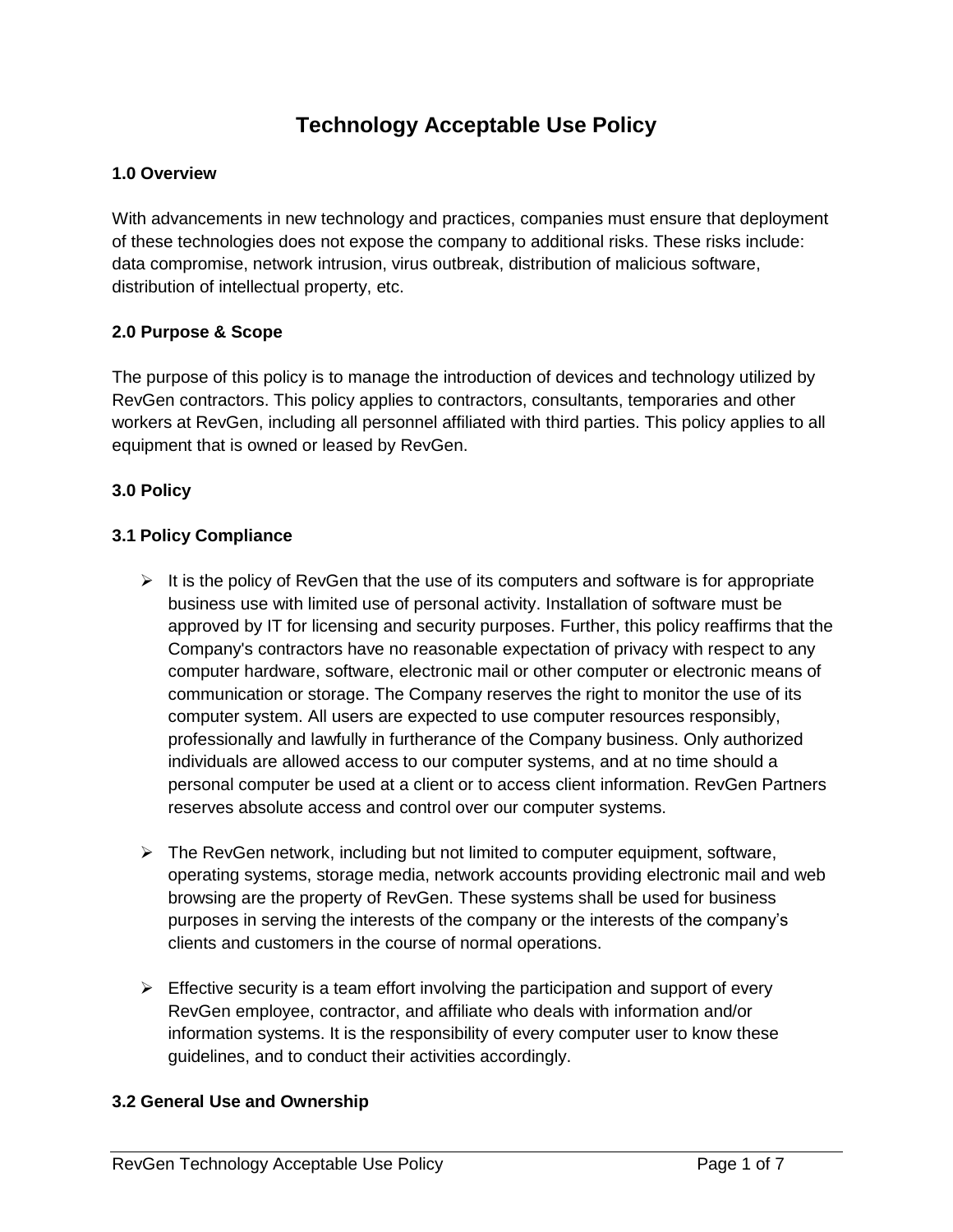- ➢ While RevGen desires to provide a reasonable level of privacy, users shall be advised that the data they create on the corporate systems remains the property of RevGen. Because of the need to protect RevGen's network, management cannot guarantee the confidentiality of information stored on any network device belonging to RevGen.
- $\triangleright$  Contractors shall be responsible for exercising good judgment regarding the reasonableness of personal use. If there is any uncertainty, contractors should consult their direct contact at RevGen.
- $\triangleright$  Any information considered sensitive or vulnerable must be encrypted. This includes passwords and client data at rest, in storage, and in transit.
- ➢ For security and network maintenance purposes, authorized individuals within RevGen may monitor equipment, systems and network traffic at any time. See the monitoring section at 3.5.
- $\triangleright$  RevGen reserves the right to audit networks and systems on a periodic basis to ensure compliance with this policy.
- $\triangleright$  Any lost or stolen devices, whether a company provided laptop or device, or a personal device that had access to company resources (i.e. email, SharePoint, OneDrive, etc.), must be reported to the IT department immediately.
- $\triangleright$  RevGen reserves the right to remove company data from personal mobile devices if the need arises, including, but not limited to, when the contractor no longer performs work for RevGen, a device is lost or stolen, etc. Personal data will not be removed from these devices by RevGen, unless specifically requested to by the contractor, such as in the case of a lost/stolen device.

#### **3.3 Security and Proprietary Information**

- $\triangleright$  The user interface for information contained on the RevGen network shall be classified as either confidential or not confidential, as defined by corporate confidentiality guidelines, details of which can be found in the RevGen *Access Control Policy*. Examples of confidential information include, but are not limited to: company private, corporate strategies, competitor sensitive, trade secrets, specifications, customer lists and research data. Contractors shall take all necessary steps to prevent unauthorized access to this information.
- $\triangleright$  A list of all systems and/or devices authorized for use shall be established and maintained.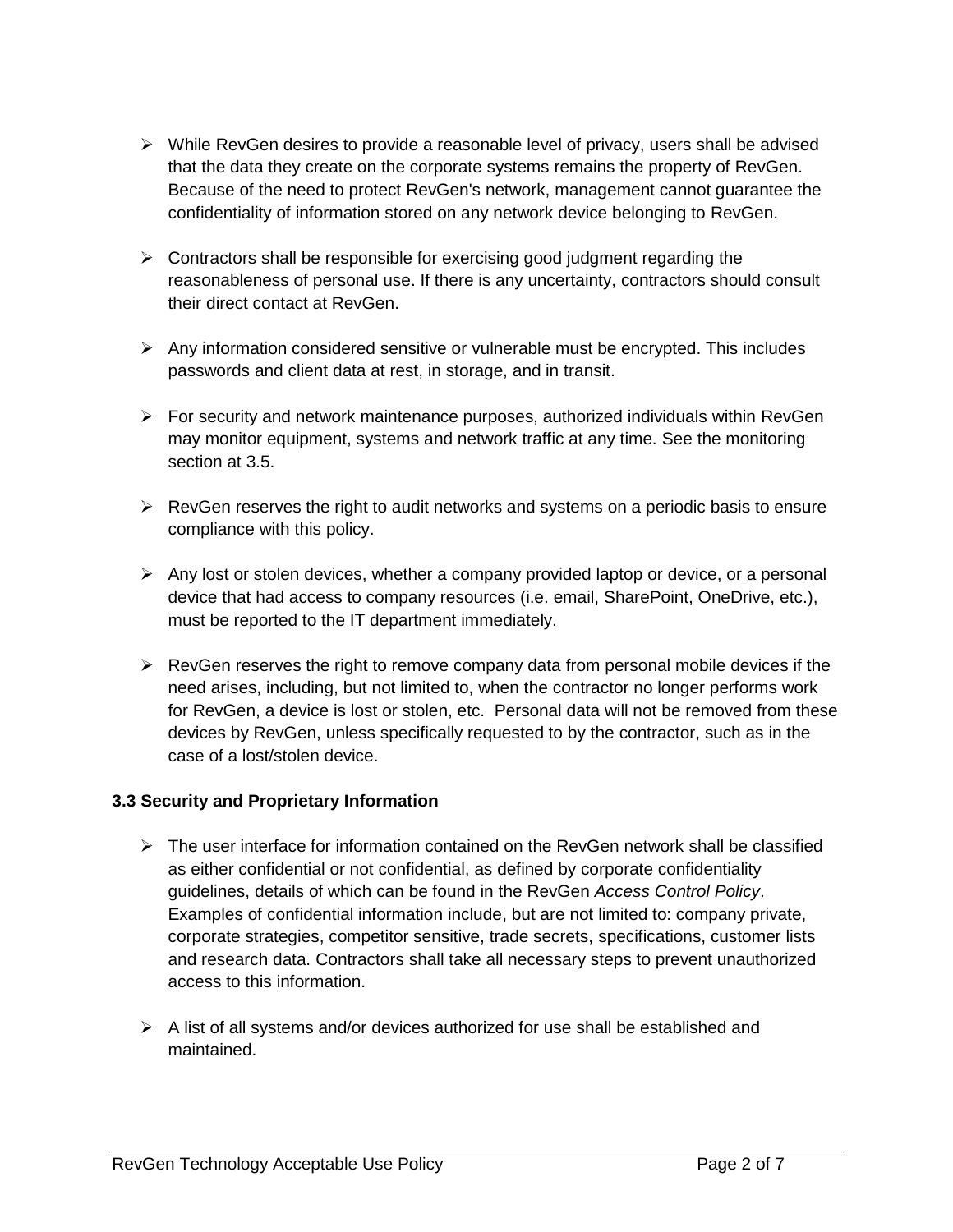- $\triangleright$  Keep passwords secure and do not share accounts. Authorized users are responsible for the security of their passwords and accounts. Passwords shall be changed according to the *User ID and Password Policy*. If the contractor has reason to believe their password has become known, they must immediately notify the Help Desk, so a new password can be set and systems can be checked for unauthorized access.
- $\triangleright$  All workstations shall be secured with a password-protected screensaver with the automatic activation feature set according to the *User ID and Password Policy* or by logging-off when the workstation will be left unattended.
- $\triangleright$  All mobile devices accessing company resources must require an unlocking code to be entered before the device may be accessed.
- ➢ Because information contained on portable computers is especially vulnerable, special care shall be exercised to physically safeguard such devices.
- $\triangleright$  Postings to newsgroups by contractors from a RevGen email address shall contain a disclaimer stating that the opinions expressed are strictly their own and not necessarily those of RevGen, unless posting is in the course of business duties.
- $\triangleright$  All workstations used by the contractor that are connected to the RevGen network, whether owned by the contractor or RevGen, shall be continually executing approved antivirus software with a current virus database unless overridden by departmental or group policy.
- $\triangleright$  All network connections, including connectivity to the RevGen network shall be implemented by the Network Administration Team and shall be subject to security review. Contractors are prohibited from connecting an unauthorized network access device such as a modem, wireless access point, or cellular broadband device to the RevGen network.
- $\triangleright$  Remote access technologies deployed by the network infrastructure team shall meet the following requirements.
	- $\circ$  Cell phones may only connect to the quest Wi-Fi network while in the REVGEN office.
- $\triangleright$  The handling of client data should be done so in accordance with MSAs and any other agreement that may be in place to safeguard information.
- $\triangleright$  Contractors shall use extreme caution when opening email attachments or using links received from unknown senders as they may contain malware. In the event a suspicious attachment or link is opened, the contractor must immediately notify the IT department so any necessary steps can be taken.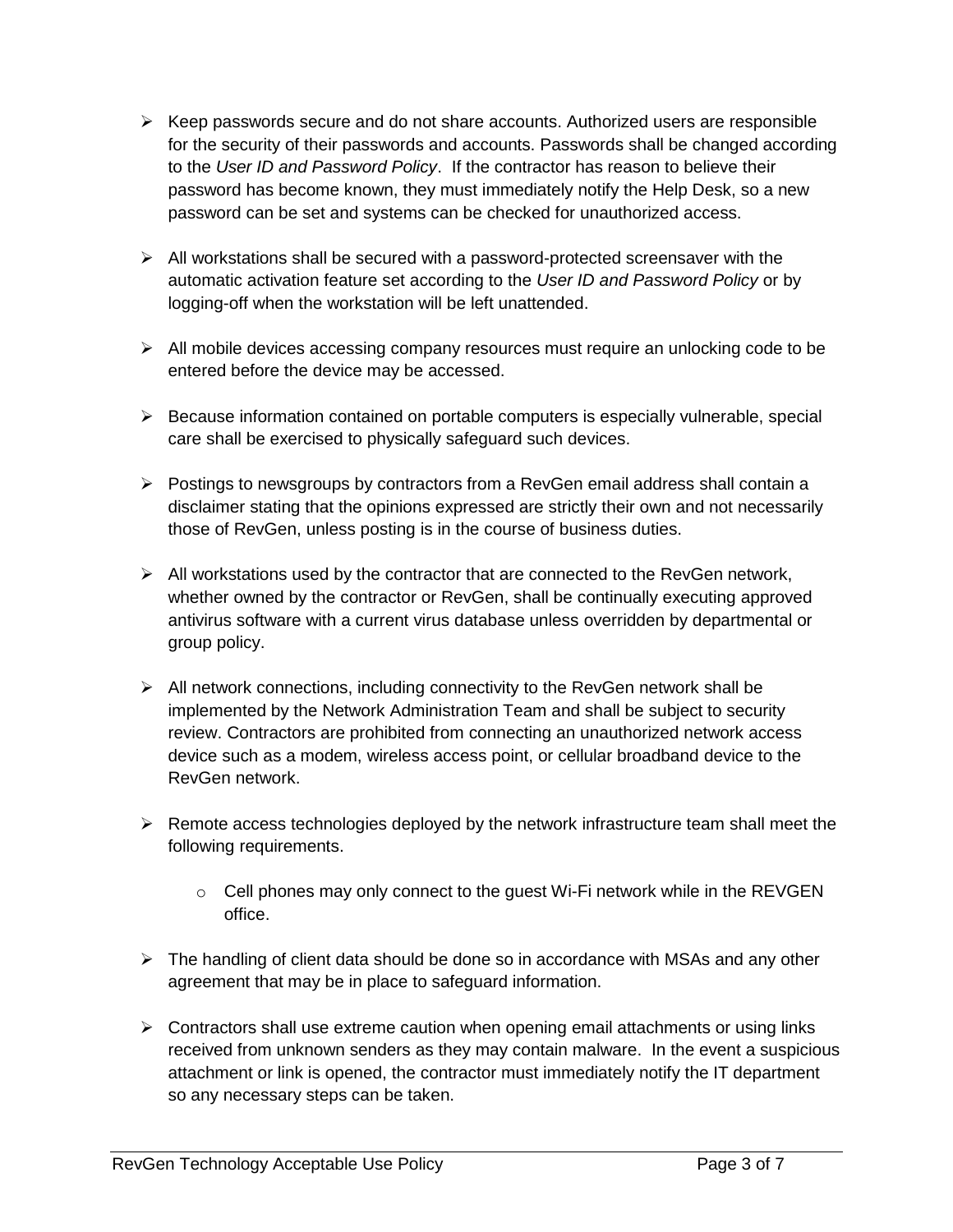$\triangleright$  The use of removable media should be used in accordance with client agreements and the data classification policy.

#### **3.4 Unacceptable System and Network Activities**

**Note:** The following activities are, in general, prohibited. Contractors may be exempted from these restrictions during the course of their legitimate job responsibilities (e.g., the Systems Administration Team may need to disable the network access of a host if that host is disrupting production services, etc.).

- ➢ Under no circumstances shall a contractor or associate of RevGen engage in any activity that is illegal under local, state, federal or international law while utilizing RevGen-owned resources.
- ➢ Contractors and associates shall not violate the rights of any person or company protected by copyright, trade secret, patent or other intellectual property, or similar laws or regulations, including, but not limited to, the installation or distribution of "pirated" or other software products that are not appropriately licensed for use by RevGen.
- ➢ Contractors and associates shall not make unauthorized copies of copyrighted material including, but not limited to, digitization and distribution of photographs from magazines, books or other copyrighted sources, copyrighted music, and the installation of any copyrighted software for which RevGen or the end user does not have an active license.
- $\triangleright$  Contractors and associates shall not export software, technical information, encryption software or technology, in violation of international or regional export control laws. Senior management should be consulted prior to export of any material that is in question.
- $\triangleright$  Contractors and associates shall not introduce malicious programs into the network or IT environment (e.g., viruses, worms, Trojan horses, e-mail bombs, etc.).
- $\triangleright$  Contractors and associates shall not reveal account passwords to others or allow the use of company accounts by others. This includes family and other household members when work is being done at home.
- $\triangleright$  Contractors and associates shall not use a RevGen computing asset to actively engage in procuring or transmitting material that is in violation of sexual harassment or hostile workplace laws in the user's local jurisdiction.
- $\triangleright$  Contractors and associates shall not make fraudulent offers of products, items or services originating from any RevGen account.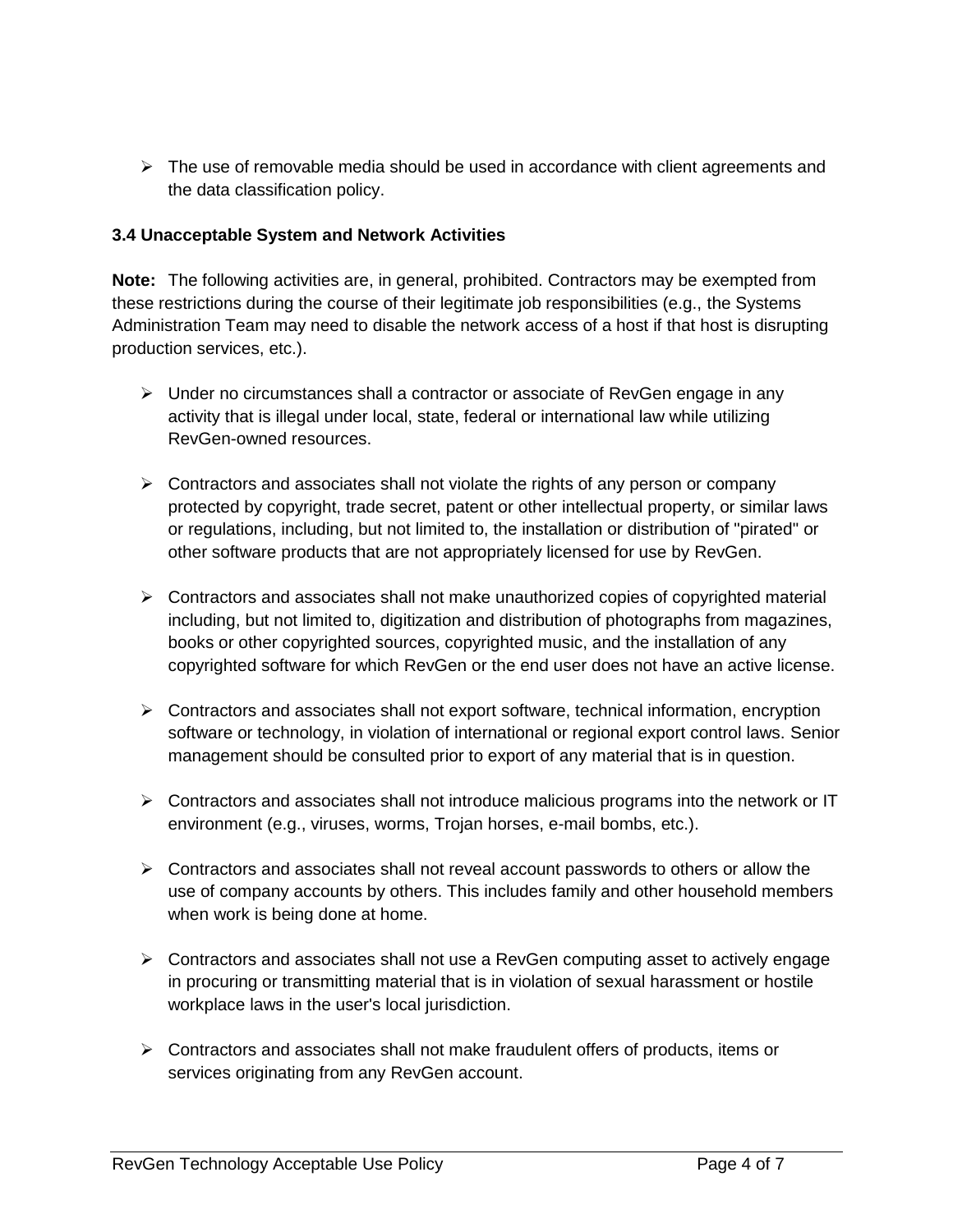- $\triangleright$  Contractors and associates shall not make statements about warranty, expressly or implied, unless it is a part of normal job duties.
- $\triangleright$  Contractors and associates shall not affect security breaches or disruptions of network communication. Security breaches include, but are not limited to, accessing data of which the contractor is not an intended recipient or logging into a server or account that the contractor is not expressly authorized to access, unless these duties are within the scope of regular duties. For purposes of this section, "disruption" includes, but is not limited to, network sniffing, pinged floods, packet spoofing, denial of service, and forged routing information for malicious purposes.
- $\triangleright$  Contractors and associates whose job function does not include information security shall not engage in port scanning or security scanning.
- ➢ Contractors and associates shall not execute any form of network monitoring which could intercept data not intended for the contractor's host unless this activity is a part of the contractor's normal job/duty.
- $\triangleright$  Contractors and associates shall not circumvent user authentication or security of any host, network or account.
- ➢ Contractors and associates shall not use any program, script or command or send messages of any kind with the intent to interfere with or disable a user's terminal session, via any means, locally or via the RevGen network.
- $\triangleright$  Contractors and associates shall not provide information about, or lists of, RevGen employees to parties outside of RevGen without authorization.
- ➢ Contractors and associates shall not connect to unsecure or public wifi, unless some security mechanism, such as VPN, to ensure the security of corporate and client information is used. Examples include coffee shops, restaurants, airports and other public wifi points.

# **3.4 Unacceptable Email and Communications Activities**

- $\triangleright$  Contractors and associates shall not send unsolicited email messages, including the sending of "junk mail" or other advertising material to individuals who did not specifically request such material (email spam).
- $\triangleright$  Contractors and associates shall not engage in any form of harassment via email, telephone, texting or other electronic means, whether through language, frequency, or size of messages.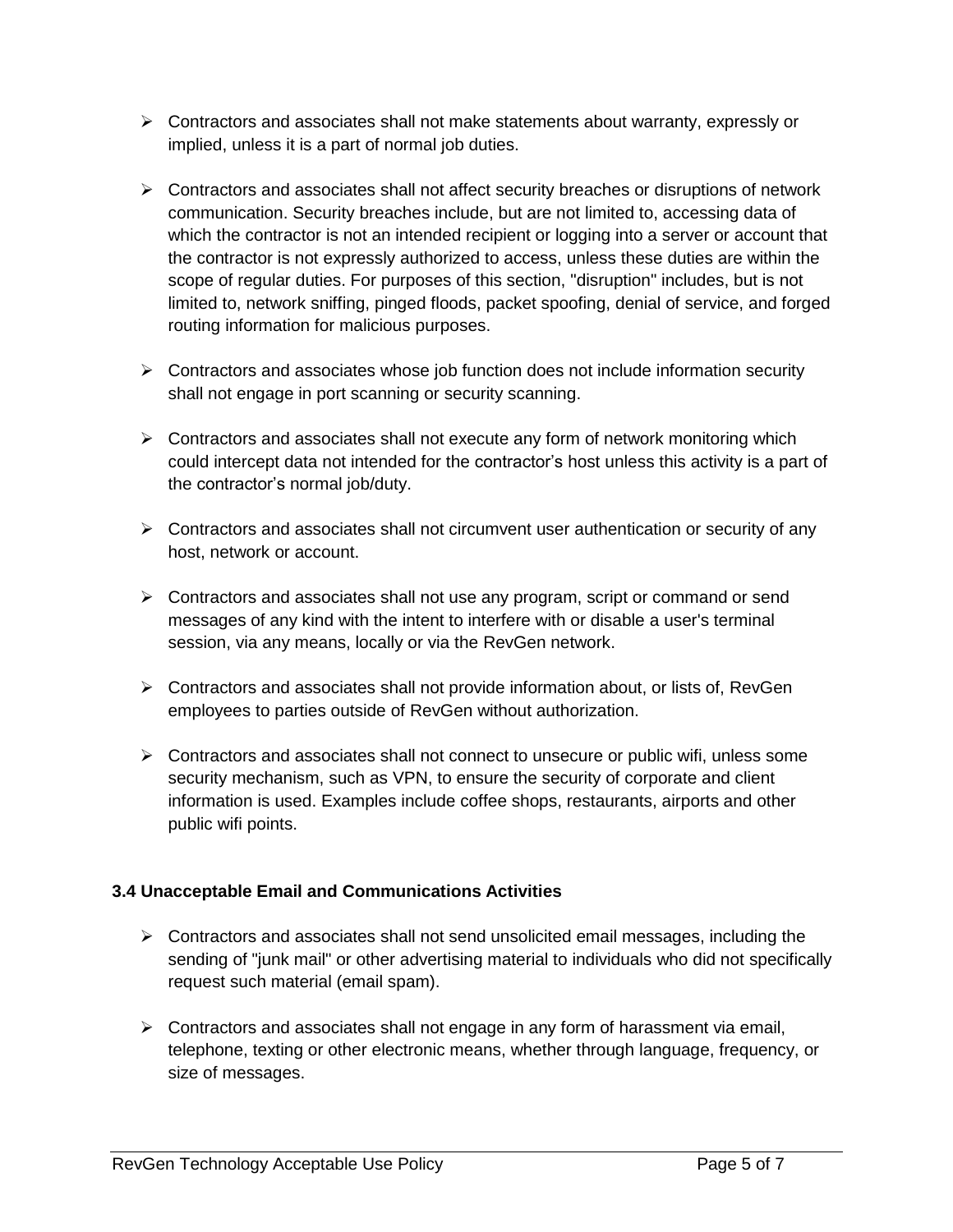- ➢ Contractors and associates shall not send confidential information (i.e. customer data) through email without proper safeguards in place.
- $\triangleright$  Contractors and associates shall not set up automatic email forwarding rules.
- $\triangleright$  Contractors and associates shall not engage in unauthorized use or forging of email header information.
- $\triangleright$  Contractors and associates shall not engage in creating or forwarding "chain letters", "Ponzi" or other "pyramid" schemes of any type.
- ➢ Contractors and associates shall not engage in the use of unsolicited email originating from within the RevGen network of or that of third party services providers on behalf of, or to advertise, any service hosted by RevGen or connected via the RevGen network.

## **3.5 Monitoring**

RevGen reserves the right to:

- ➢ Block and/or monitor Internet access to sites
- $\triangleright$  Monitor user's electronic communications activity (email, IM, etc.)
- ➢ Monitor activity on other network-connected devices

#### **3.6 Responsib**i**lities**

- $\triangleright$  RevGen Contractors shall abide by the acceptable use policies set forth in this document.
- ➢ The RevGen Security Officer shall:
	- o Create, disseminate, and maintain technology acceptable use policies.
	- o Maintain a list of acceptable technologies and their use.
	- o Provide guidance and other policies related to information security and technology.

#### **4.0 Guidelines**

None.

#### **5.0 Enforcement**

Any contractor found to have violated this policy shall be subject to disciplinary action, up to and including termination of contractor agreement.